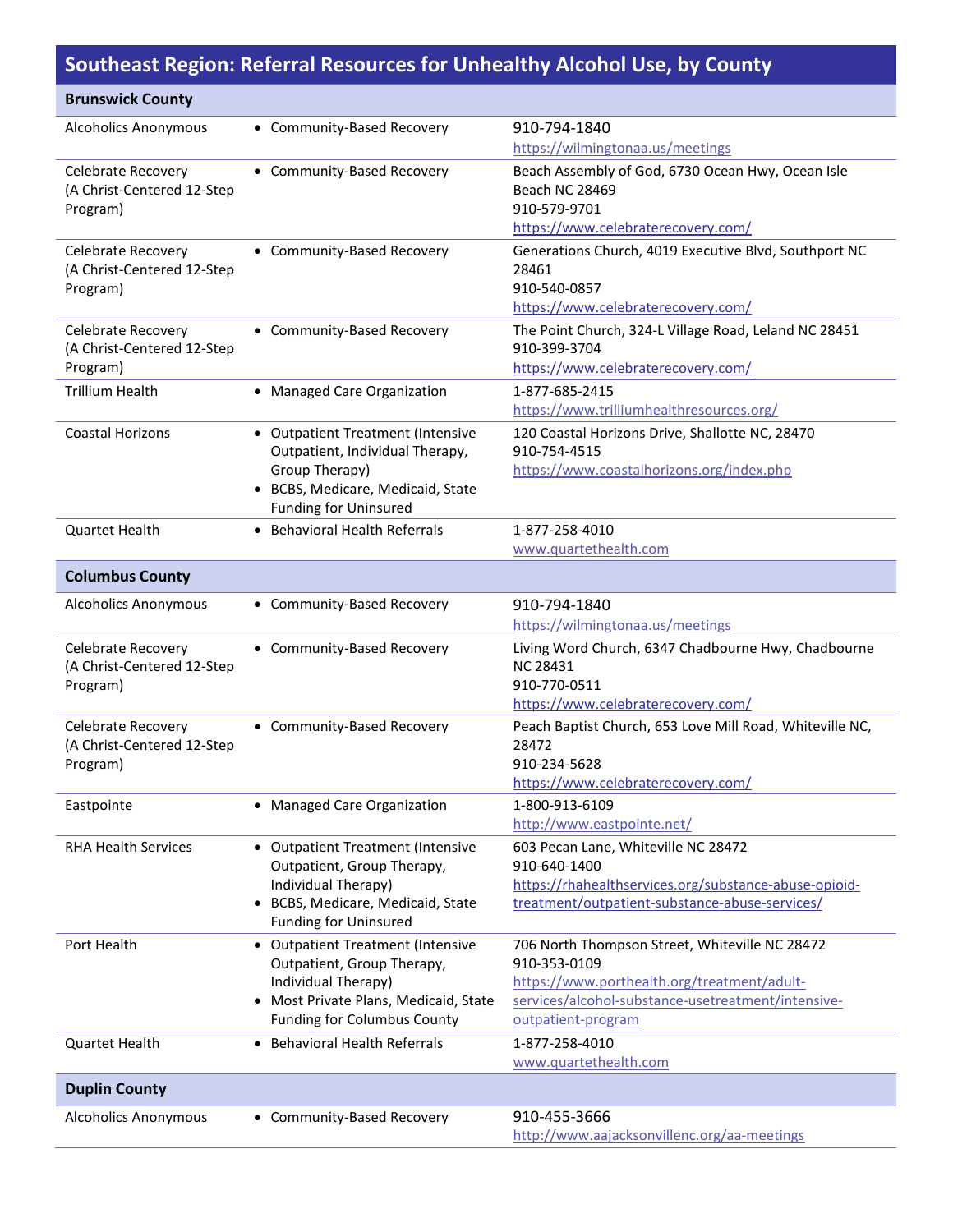| Celebrate Recovery<br>(A Christ-Centered 12-Step<br>Program) | • Community-Based Recovery                                | Magnolia Methodist Church, 407 West Main Street,<br>Magnolia NC 28453<br>910-282-8807 |
|--------------------------------------------------------------|-----------------------------------------------------------|---------------------------------------------------------------------------------------|
|                                                              |                                                           | https://www.celebraterecovery.com/                                                    |
| Celebrate Recovery                                           | • Community-Based Recovery                                | Grace Covenant Church, 176 NC Hwy-111, Beulaville NC                                  |
| (A Christ-Centered 12-Step                                   |                                                           | 28518                                                                                 |
| Program)                                                     |                                                           | 910-289-6345                                                                          |
|                                                              |                                                           | https://www.celebraterecovery.com/                                                    |
| Eastpointe                                                   | • Managed Care Organization                               | 1-800-913-6109                                                                        |
|                                                              |                                                           | http://www.eastpointe.net/                                                            |
| <b>Family First Support</b><br>Center                        | • Outpatient Treatment (Intensive<br>Outpatient Therapy,) | 110 Southwest Center Street, Mount Olive NC 28365<br>919-635-3344                     |
|                                                              |                                                           | https://www.familyfirst1.com/services                                                 |
| <b>Quartet Health</b>                                        | • Behavioral Health Referrals                             | 1-877-258-4010                                                                        |
|                                                              |                                                           | www.quartethealth.com                                                                 |
| <b>New Hanover County</b>                                    |                                                           |                                                                                       |
|                                                              |                                                           |                                                                                       |
| <b>Alcoholics Anonymous</b>                                  | • Community-Based Recovery                                | 910-794-1840                                                                          |
|                                                              |                                                           | https://wilmingtonaa.us/meetings                                                      |
| Celebrate Recovery                                           | • Community-Based Recovery                                | Life Community Church, 5350 Holly Tree Road, Wilmington                               |
| (A Christ-Centered 12-Step                                   |                                                           | <b>NC 28409</b>                                                                       |
| Program)                                                     |                                                           | 910-537-8973                                                                          |
|                                                              |                                                           | https://www.celebraterecovery.com/                                                    |
| Celebrate Recovery                                           | • Community-Based Recovery                                | Pine Valley United Methodist Church, 3788 Shipyard Blvd,                              |
| (A Christ-Centered 12-Step                                   |                                                           | Wilmington NC 28403                                                                   |
| Program)                                                     |                                                           | 910-791-0353                                                                          |
|                                                              |                                                           | https://www.celebraterecovery.com/                                                    |
| Celebrate Recovery                                           | • Community-Based Recovery                                | Sunset Park Baptist Church, 231 Central Blvd, Wilmington                              |
| (A Christ-Centered 12-Step                                   |                                                           | <b>NC 28401</b>                                                                       |
| Program)                                                     |                                                           | 910-762-4486                                                                          |
|                                                              |                                                           | https://www.celebraterecovery.com/                                                    |
| Refuge Recovery                                              | • Community-Based Recovery                                | Morning Glory Coffeehouse, 1415 Dawson Street,                                        |
| (Buddhist-inspired path to                                   |                                                           | Wilmington NC 28401                                                                   |
| recovery)                                                    |                                                           | https://refugerecovery.org/                                                           |
| <b>SMART Recovery</b>                                        | • Community-Based Recovery                                | 4313 Lake Avenue, Wilmington NC 28403                                                 |
|                                                              |                                                           | https://www.smartrecovery.org/                                                        |
| <b>SMART Recovery</b>                                        | • Community-Based Recovery                                | 820 Reflection Loop, Wilmington NC 28412                                              |
|                                                              |                                                           | https://www.smartrecovery.org/                                                        |
| <b>Trillium Health</b>                                       | • Managed Care Organization                               | 1-877-685-2415                                                                        |
|                                                              |                                                           | https://www.trilliumhealthresources.org/                                              |
| The Harbor-RHA Health                                        | • Mixed Treatment (Inpatient Detox,                       | 2023-1 South 17th Street, Wilmington NC, 28401                                        |
| <b>Services</b>                                              | Intensive Outpatient)                                     | 910-632-2191                                                                          |
|                                                              | • Medicaid, Medicare, NC Health                           | https://rhahealthservices.org/wilmington-behavioral-                                  |
|                                                              | Choice State Insurance, some                              | health-services/#harbor                                                               |
|                                                              | private                                                   |                                                                                       |
| <b>Coastal Horizons</b>                                      | • Outpatient Treatment (Intensive                         | Willie Stagell Office Park, 615 Shipyard Blvd, Wilmington                             |
|                                                              | Outpatient, Individual Therapy,                           | <b>NC 28412</b>                                                                       |
|                                                              | Group Therapy)                                            | 910-343-0145                                                                          |
|                                                              | • BCBS, Medicare, Medicaid, State                         | https://www.coastalhorizons.org/index.php                                             |
|                                                              | <b>Funding for Uninsured</b>                              |                                                                                       |
| Port Health                                                  | • Outpatient Treatment (Intensive                         | 2206-A Wrightsville Ave, Wilmington NC 28403                                          |
|                                                              | Outpatient, Group Therapy,                                | 910-763-6499                                                                          |
|                                                              | Individual Therapy)                                       | https://www.porthealth.org/treatment/adult-                                           |
|                                                              | • Most Private Plans, Medicaid, State                     | services/alcohol-substance-usetreatment/intensive-                                    |
|                                                              | <b>Funding for Uninsured</b>                              | outpatient-program                                                                    |
|                                                              |                                                           |                                                                                       |